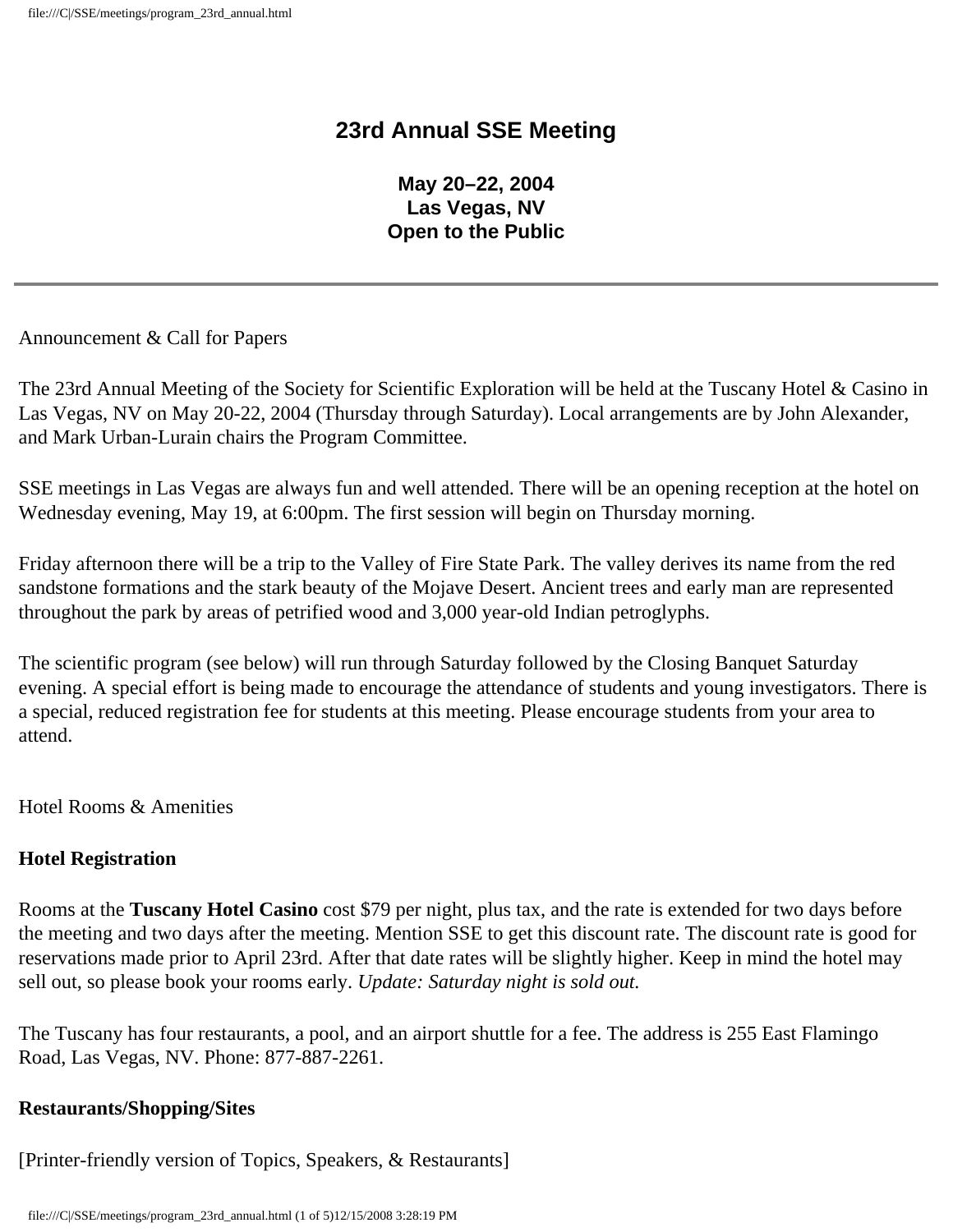The Tuscany Hotel has four restaurants: the Steakhouse at Tuscany, The Piazza Lounge, Palazzo (Italian), and Marilyn's Café.

The Tuscany Hotel is located near Las Vegas' "Restaurant Row" area (2 min. drive East on Flamingo near Flamingo & Paradise) where you can find:

- Cozymel's (Mexican, 355 Hughes Center, 702-732-4833)
- Bahama Breeze (375 Hughes Center, 702-731-3252)
- Buca di Beppo (Italian, 412 East Flamingo Rd., 702-866-2867)
- Del Frisco's Steakhouse (3925 Paradise Rd., 702-796-0063)
- Gordon Biersch Brewery/Restaurant (3987 Paradise Rd., 702-312-5247)
- $\bullet$  Hamada of Japan (365 E. Flamingo, 702-733-3005)
- Lawry's The Prime Rib (4043 Howard Hughes Parkway, 702-893-2223)
- McCormick & Schmick's Seafood Restaurant (335 Hughes Center, 702-836-9000)
- Morton's Steakhouse (400 E. Flamingo Rd., 702-893-0703)
- P.F. Chang's (4165 Paradise Rd., 702-792-2207)
- Roy's Restaurant (Hawaiian, 620 E. Flamingo Rd., 702-691-2053)
- Sammy's California Woodfire Pizza (3900 Paradise Rd.)
- Shalimar (Indian, 3900 Paradise Rd.)

Internet/Computers/Photocopying: There is a Business Center located at the Tuscany Hotel and a Kinko's located near Flamingo & Paradise behind Bahama Breeze (395 Hughes Center, 702-951-2400).

The Fashion Show Mall is a short cab ride away on Las Vegas Blvd. at Spring Mountain, near the Treasure Island Hotel & Casino.

Airport / Transportation

Las Vegas' McCarran International Airport (LAS) is served by many airlines and bargain fares are frequently available, but book early.

# **Topics & Speakers**

## **ASTROLOGY**

| <i>Invited Speakers</i> |                                                                              |
|-------------------------|------------------------------------------------------------------------------|
| Suitbert Ertel          | Disputes With Alleged Skeptics: Lessons From The Gauguelin Drama 1962 - 2004 |
| Robert Hand             | Astrology And Scientific Study: The Challenge                                |
| Mark Urban-Lurain       | Methodological Issues in Astrological Research                               |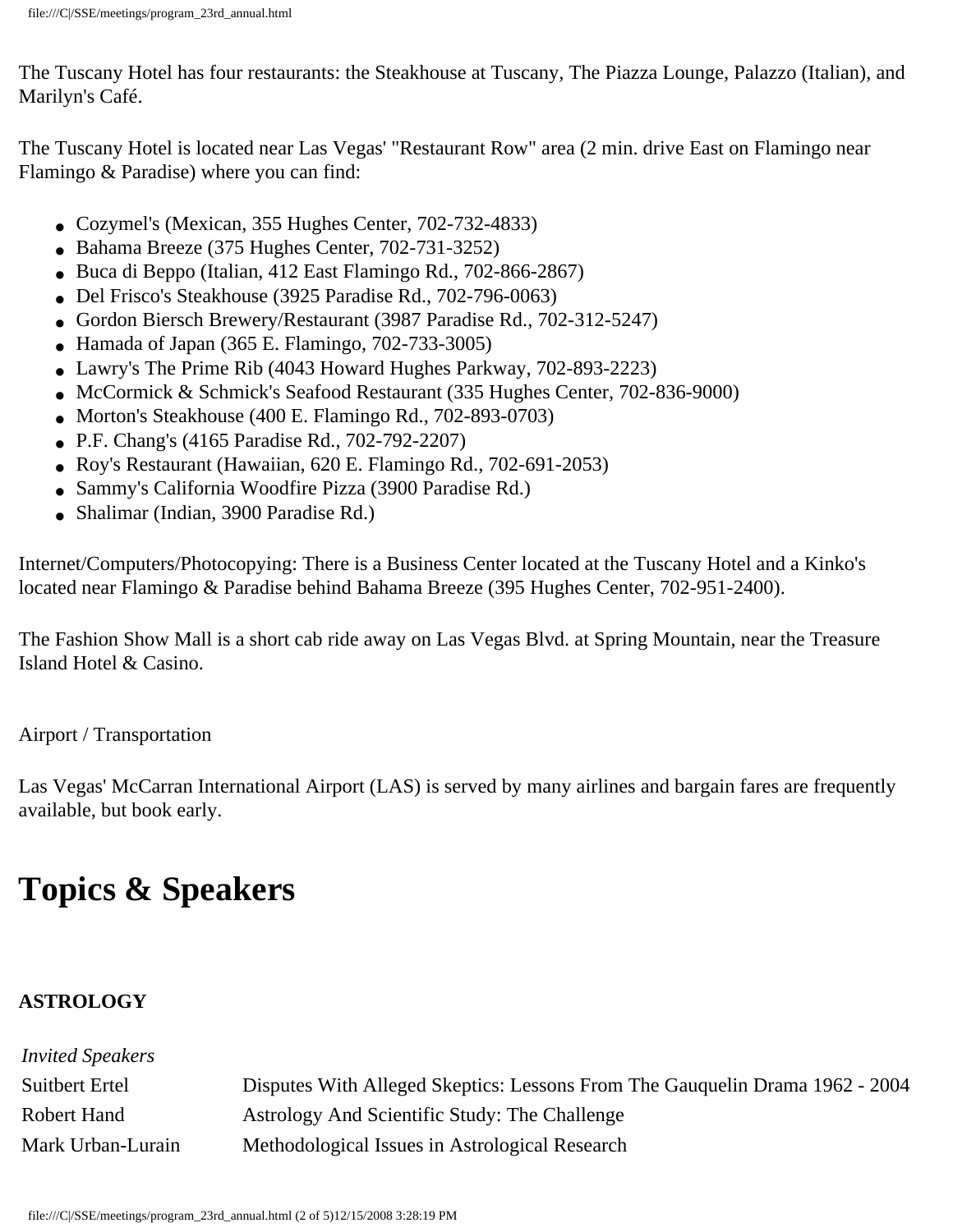file:///C|/SSE/meetings/program\_23rd\_annual.html

| <b>Contributed Speakers</b> |                                                                      |
|-----------------------------|----------------------------------------------------------------------|
| Donald Hotson               | Dirac's Equation And A Possible Physical Basis For Some of Astrology |

## **CRYPTOZOOLOGY**

| <i>Invited Speakers</i> |                                                                                                                                                             |
|-------------------------|-------------------------------------------------------------------------------------------------------------------------------------------------------------|
| George Eberhart         | Mysterious Creatures: Creating A Cryptozoological Encyclopedia                                                                                              |
| <b>Charles Paxton</b>   | Estimating Giant Aquatic Animal Diversity Using Cumulative Species Description<br>Curves                                                                    |
| <b>Robert Rines</b>     | Recent Discoveries of Possibly New Microbial Life Forms In Loch Ness and of<br>Apparently Animal Remains Linking With The Mid-1970 Dinsdale Era At The Loch |

The Tim Dinsdale Award Lecture will be presented at this meeting to Dr. Robert H. Rines for his significant contributions to the expansion of human understanding through the study of unexplained phenomena.

#### **HEALING/MIND BODY**

| <b>Invited Speakers</b>             |                                                                                                                                            |
|-------------------------------------|--------------------------------------------------------------------------------------------------------------------------------------------|
| <b>Larry Dossey</b>                 | The Retroactive Prayer Study: Anomalous Information Transfer and Medicine                                                                  |
| <b>Contributed Speakers</b>         |                                                                                                                                            |
| <b>Bill Bengston</b>                | Some Methodological Implications of "Resonance Theory" For Control Groups In<br><b>Healing Research</b>                                    |
| Richard A. Blasband                 | Anisotropy In Psychic Healing                                                                                                              |
| <b>KC</b> Blair                     | Communications, Consciousness & Healing From A Marketing Researcher's<br>Perspective                                                       |
| James E. Beichler                   | The Biofield: Life As A Hyper-Dimensional Quantity                                                                                         |
| <b>Bruce Greyson</b>                | Do Prevailing Societal Conceptions Influence Reports of Near-Death Experiences?<br>A Comparison of Accounts Reported Before And After 1975 |
| <b>Arthur Hastings</b>              | Psychomanteum Research On Healing, Creativity, And Imagery                                                                                 |
| Stanley Krippner &<br>Ashwin Budden | The Story of Fratel Cosimo, A Visionary In Southern Italy                                                                                  |
| <b>Francesca McCartney</b>          | An Empirical Study of The Transmission of Healing Energy Via E-Mail                                                                        |
| Savely Savva                        | Hypothesis of The Biofield                                                                                                                 |

#### **OBJECTIVITY IN SCIENCE**

| <b>Invited Speakers</b>     |                                                                          |
|-----------------------------|--------------------------------------------------------------------------|
| Bob Jahn &<br>Brenda Dunne  | Sensors, Filters, and The Source of Reality                              |
| James McClenon              | <b>Objectivity and Science: Anomalous Experience and Human Evolution</b> |
| <b>Contributed Speakers</b> |                                                                          |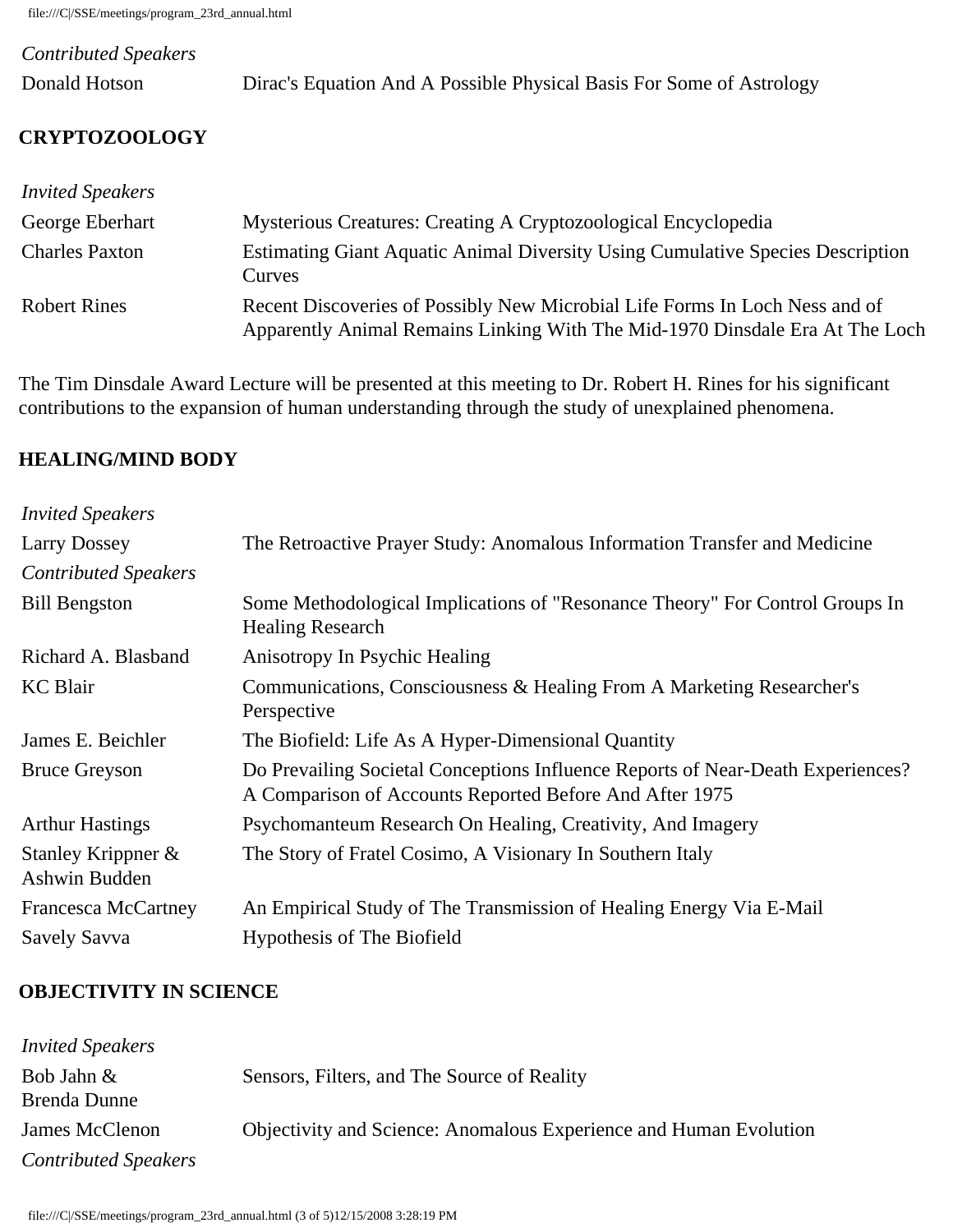file:///C|/SSE/meetings/program\_23rd\_annual.html

| Roger Hart           | Objectivity and Subjectivity In A Scientist's Personal Experiences of Telekinesis and<br>Precognition |
|----------------------|-------------------------------------------------------------------------------------------------------|
| H. David Froning     | Plato's Idealism Revisited                                                                            |
| <b>Garret Moddel</b> | Nature's Selection Principles In Subtle Interactions                                                  |
| <b>Richard Shoup</b> | Some Critical Concepts At The Foundations of Science and Mathematics                                  |

### **UFOS & AERIAL PHENOMENA**

| <b>Invited Speakers</b>     |                                                                              |
|-----------------------------|------------------------------------------------------------------------------|
| John Alexander              | Step Back Approach to Phenomenology                                          |
| Andrei Ol'khovatov          | Meteor-Like Geophysical Phenomena                                            |
| <b>Contributed Speakers</b> |                                                                              |
| <b>Bruce Cornet</b>         | Evidence For An Underground Magnetic Focusing System                         |
| Damon Elkins                | Suggested Path of Planet X                                                   |
| Colm Kelleher               | NIDS Investigations into the Enigmatic Large Triangular Craft Phenomenon     |
| Dick Spalding               | Needed: A Rethinking of Atmospheric Electricity                              |
| Jacques F. Vallee $\&$      | Incommensurability, Orthodoxy and The Physics Of High Strangeness: A 6-Level |
| Eric W. Davis               | Model For Unidentified Aerospace Phenomena                                   |
| Bob Wood                    | Spelling Errors: A Tool For Authenticating Questioned UFO Documents          |
|                             |                                                                              |

## **OTHER TOPICS**

| <b>Contributed Speakers</b>                                                     |                                                                                                                                    |
|---------------------------------------------------------------------------------|------------------------------------------------------------------------------------------------------------------------------------|
| Y. Dobyns $\&$<br>H. Atmanspacher                                               | Coupled Map Lattices, Spontaneous Chaos, And Reproducibility                                                                       |
| Tom Dykstra                                                                     | The Electromagnetic Hypothesis of Olfaction In Insects: A Study of The<br>Mechanisms and An Answer To The Enantiomer Debate        |
| <b>Thomas Goodey</b>                                                            | The Unexplained Allais and Jeverdan Eclipse Effects, and Current Developments                                                      |
| Vincent Morin                                                                   | Experimental Verification of Allais-Esclangon Periodic Light Deviations                                                            |
| Héctor A. Múnera                                                                | Two Neglected Effects In The Dynamics of A Physical Pendulum                                                                       |
| Héctor A. Múnera,<br>Daniel Hernández D., J.<br>Edgar Alfonso, Germán<br>Arenas | Preliminary Results Obtained With A Stationary Michelson-Morley Interferometer<br>Operated In A Continuous Manner Near The Equator |
| Roger Nelson                                                                    | Factors Affecting The GCP/EGG Network: What Matters, What Doesn't; What<br>Questions Can Be Asked?                                 |
| Dean Radin                                                                      | Anomalous Information Transfer: From Laboratory Anomaly To Fledgling<br><b>Communications Application</b>                          |
| William Roll                                                                    | Poltergeist Patterns: A Comparison of The Tina Resch Incidents With Previous<br>Cases                                              |